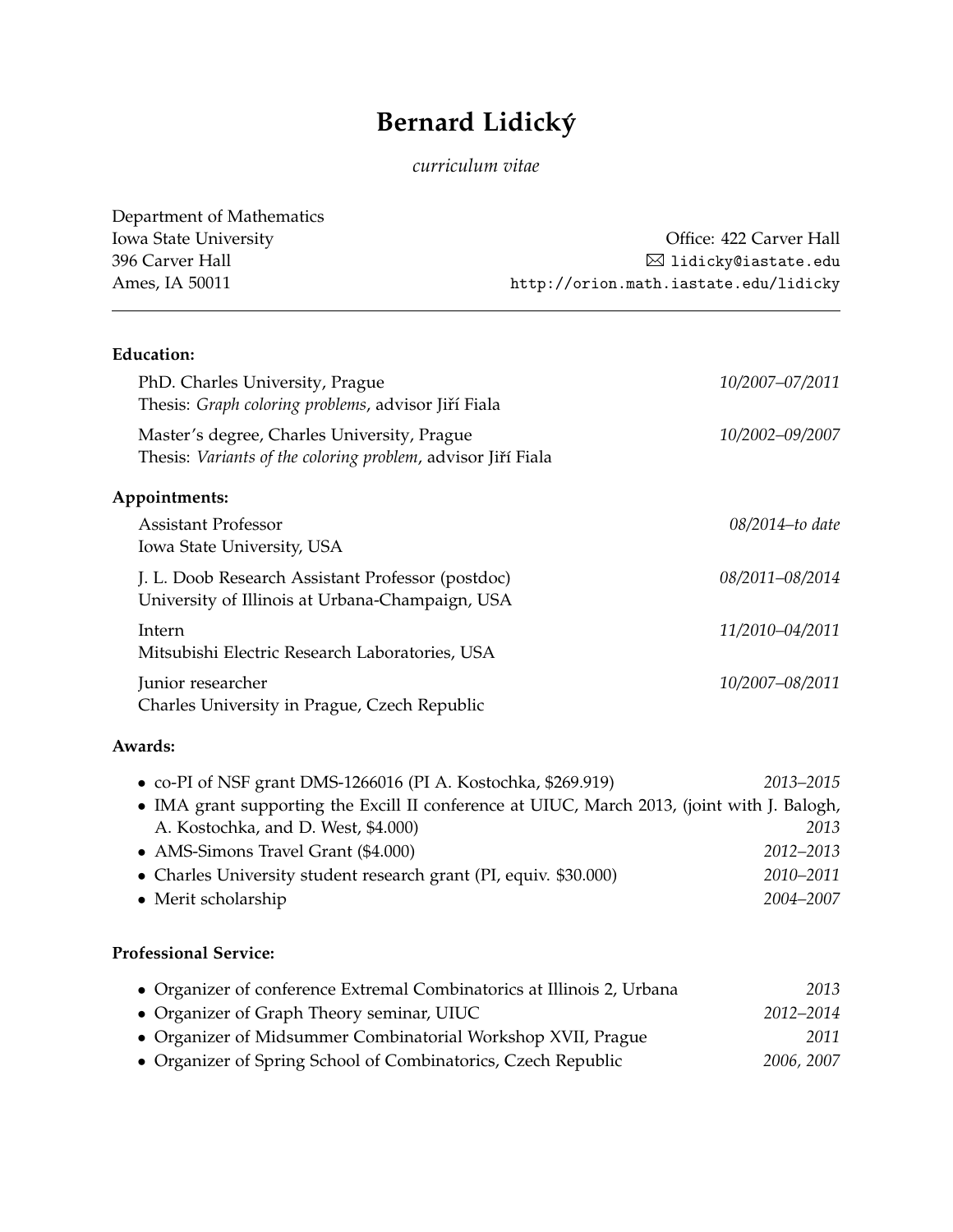- Graduate coordinator for Research Experience for Undergraduates, Rutgers University, USA *2010*
- Member of six thesis defense committees, UIUC *2012–2014*
- Member of nine prelim exam committees, UIUC *2011–2014*
- Referee for journals and conferences. In particular, SIAM J. Discrete Math., Discrete Applied Math., J. Graph Theory, Electronic Journal of Combinatorics, Discrete Math., SODA, Eurocomb.

#### **Pending patents:**

• US patent publication 20130151107 *Method for Optimizing Run Curve of Vehicles*, (joint with D. Nikovski) *2013*

#### **Invited session talks and colloquia:**

| • SUMMIT 190, Szeged, Hungary, Flag Algebras and Iterated Blow-ups                        | <i>July</i> 2014 |
|-------------------------------------------------------------------------------------------|------------------|
| • SIAM conference on Discrete Mathematics '14, Minneapolis, MN, USA, Rainbow triangles in |                  |

- *3-edge-colored graphs June 2014*
- 1 *st* Lake Michigan Workshop on Combinatorics and Graph Theory, Kalamazoo, MI, USA, *Monotone subsequences in permutations* March 2014
- Colloquium, Emory University, Atlanta, GA, USA, *Applications of Flag Algebras in Hypercubes and Permutations February 2014*
- Colloquium, Iowa State University, Ames, IA, USA, *Applications of Flag Algebras in Hypercubes and Permutations January 2014*
- Atlanta Lecture Series, Atlanta, GA, USA, *Number of monotone subsequences of length four in permutations January 2014*
- AMS national meeting, Baltimore, MD, USA, *Use of flag algebras with permutations*
- *January 2014* • Colloquium, Miami University, Oxford, OH, USA, *Flag algebras and its applications December 2013*
- AMS meeting #1092, Louisville, KY, USA, *3-coloring triangle-free planar graphs with a precolored 8-cycle October 2013*
- AMS meeting #1089, Boulder, CO, USA, *Short proofs of coloring theorems on planar graphs April 2013*
- AMS meeting #1087, Oxford, MS, USA, *Short proofs of coloring theorems on planar graphs*
	- *March 2013*
- SIAM conference on Discrete Mathematics '12, Halifax, NS, Canada, *4-critical graphs on surfaces without contractible cycles of length at most 4 June 2012*
- SIAM conference on Discrete Mathematics '12, Halifax, NS, Canada, *L*(2, 1, 1)*-labeling is NP-complete for trees June 2012*
- AMS meeting #1080, Washington DC, USA, *Upper bounds on the size of 4- and 6-cycle-free subgraphs of the hypercube* March 2012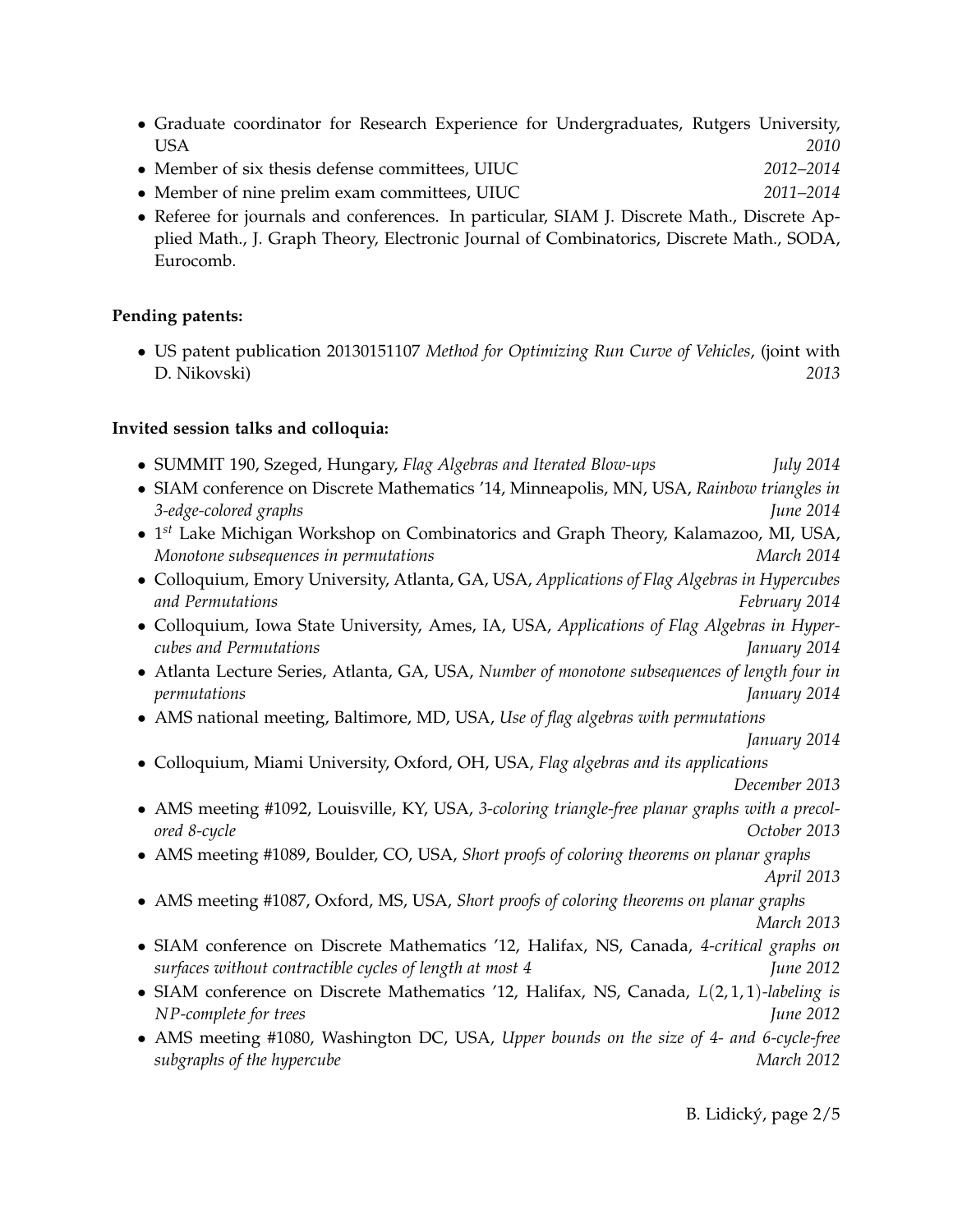• 7 *th* Slovenian International Conference on Graph Theory, Bled, Slovenia, *Packing Coloring and Grids June 2011*

#### **Contributed talks:**

| • $27th$ Cumberland Conference on Combinatorics, Graph Theory & Computing, Morgantown, |          |
|----------------------------------------------------------------------------------------|----------|
| WV, USA, On the Tree Search Problem with Non-uniform Costs                             | May 2014 |

- 7<sup>th</sup> Symposium on Graph Theory, Combinatorics, Algorithms and Applications, Košice, Slovakia, *4-critical planar graphs with four triangles July 2013*
- Midwest Graph Theory Conference LIV, Oxford, OH, USA, *3-coloring planar graphs with four triangles April 2013*
- Midwest Graph Theory Conference LIII, Ames, IA, USA, *4-critical graphs on surfaces without contractible cycles of length at most 4* September 2012
- 25*th* Cumberland Conference, Johnson City, TN, USA, *The planar slope-number of planar partial 3-trees of bounded degree* May 2012
- CanaDAM, Victoria, BC, Canada, *List coloring and crossings May 2011*
- Cycles and Colourings, Tatranská Štrba, Slovakia, Packing chromatic number for square and *hexagonal lattices September 2010*
- SIAM conference on Discrete Mathematics '10, Austin, TX, USA, *5-coloring graph with 4 crossing June 2010*
- Algebraic, Topological and Complexity Aspects of Graph Covers 2010, Auckland, New Zealand, *Dichotomy for locally injective homomorphism to simple weight graph February 2010*
- Joint Mathematical Conference CSASC 2010, Prague, Czech Republic, *k-in-a-path on clawfree graphs January 2010*
- CanaDAM 2009, Montreal, QC, Canada, *On 3-choosability of triangle-free planar graphs*

*May 2009*

- Cycles and Colourings, Tatranská Štrba, Slovakia, Shortest cycle cover of graphs with minimum *degree three* September 2008
- Cycles and Colourings, Tatranská Štrba, Slovakia, *Packing chromatic number for lattices*

*September 2007*

- Midsummer Combinatorial Workshop, Prague, Czech Republic, *6-critical graphs in the Klein bottle June–July 2007*
- Winter School on Combinatorics, Finse, Norway, *Discharging and list coloring March 2007*

### **Seminar talks:**

| • University of Illinois at Urbana-Champaign, Urbana, IL, USA | March 2014     |
|---------------------------------------------------------------|----------------|
| • University of Mississippi, Oxford, MS, USA                  | February 2014  |
| • Illinois State University, Normal, IL, USA                  | January 2014   |
| • Miami University, Oxford, OH, USA                           | December 2013  |
| • University of Illinois at Urbana-Champaign, Urbana, IL, USA | December 2013  |
| • University of Illinois at Urbana-Champaign, Urbana, IL, USA | September 2013 |

B. Lidicky, page 3[/5](#page-4-0) ´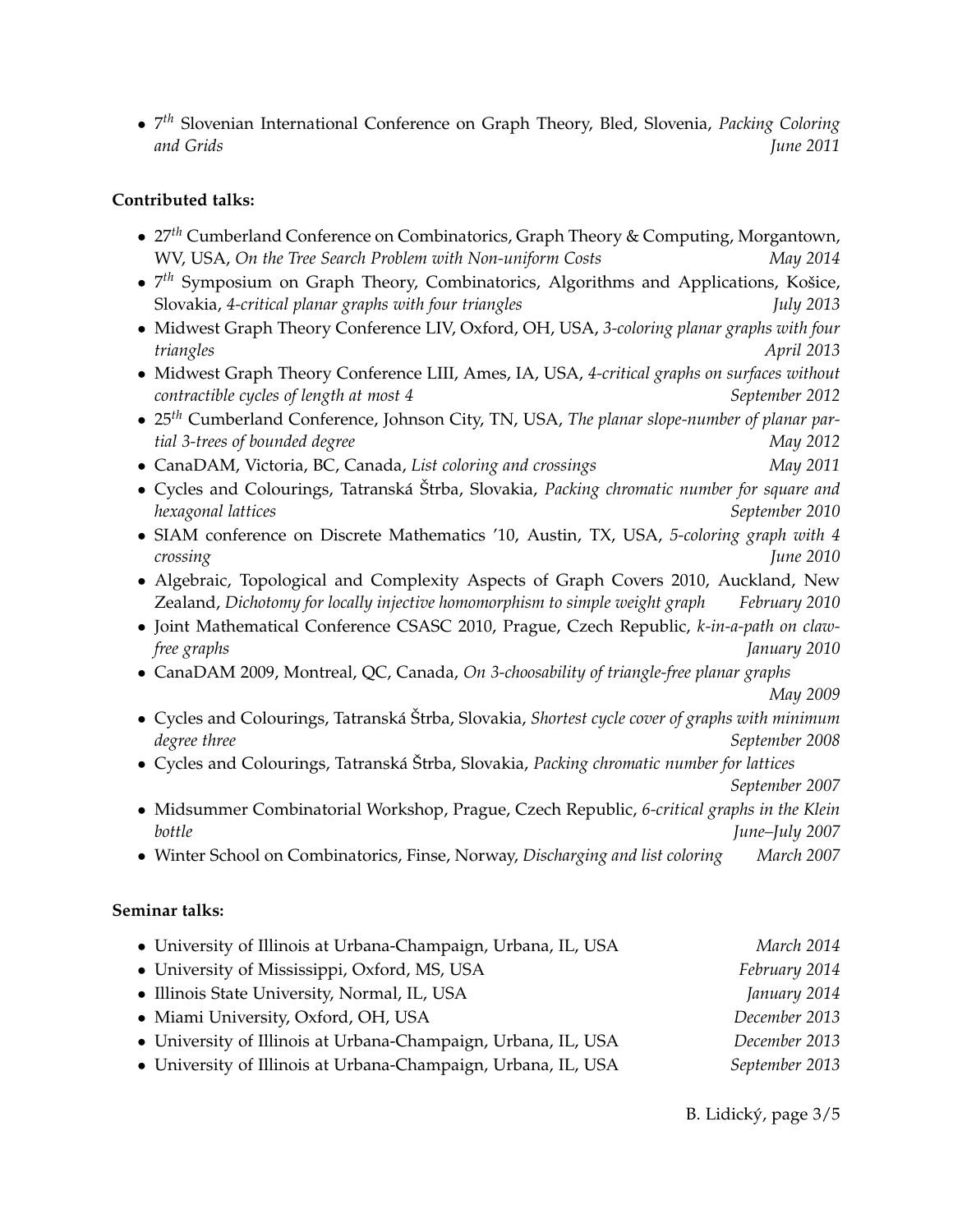| • University of Szeged, Szeged, Hungary                         | <b>July 2013</b> |
|-----------------------------------------------------------------|------------------|
| • Arizona State University, Tempe, AZ, USA                      | June 2013        |
| • Simon Fraser University, Vancouver, BC, Canada                | May 2013         |
| • University of Illinois at Chicago, Chicago, IL, USA           | April 2013       |
| • University of Illinois at Urbana-Champaign, Urbana, IL, USA   | April 2013       |
| • Georgia Institute of Technology, Atlanta, GA, USA             | March 2013       |
| • Emory University, Atlanta, GA, USA                            | March 2013       |
| • University of Illinois at Urbana-Champaign, Urbana, IL, USA   | March 2013       |
| • Illinois State University, Bloomington-Normal, IL, USA        | October 2012     |
| • University of Illinois at Urbana-Champaign, Urbana, IL, USA   | September 2012   |
| • Charles University, Prague, Czech Republic                    | January 2012     |
| • University of Illinois at Urbana-Champaign, Urbana, IL, USA   | December 2011    |
| · University of Illinois at Urbana-Champaign, Urbana, IL, USA   | September 2011   |
| · Mitsubishi Electric Research Laboratories, Cambridge, MA, USA | March 2011       |
| • Durham University, Durham, United Kingdom                     | November 2009    |
| • INRIA, Nice, France                                           | December 2007    |
| • University of Ljubljana, Ljubljana, Slovenia                  | May 2007         |
|                                                                 |                  |